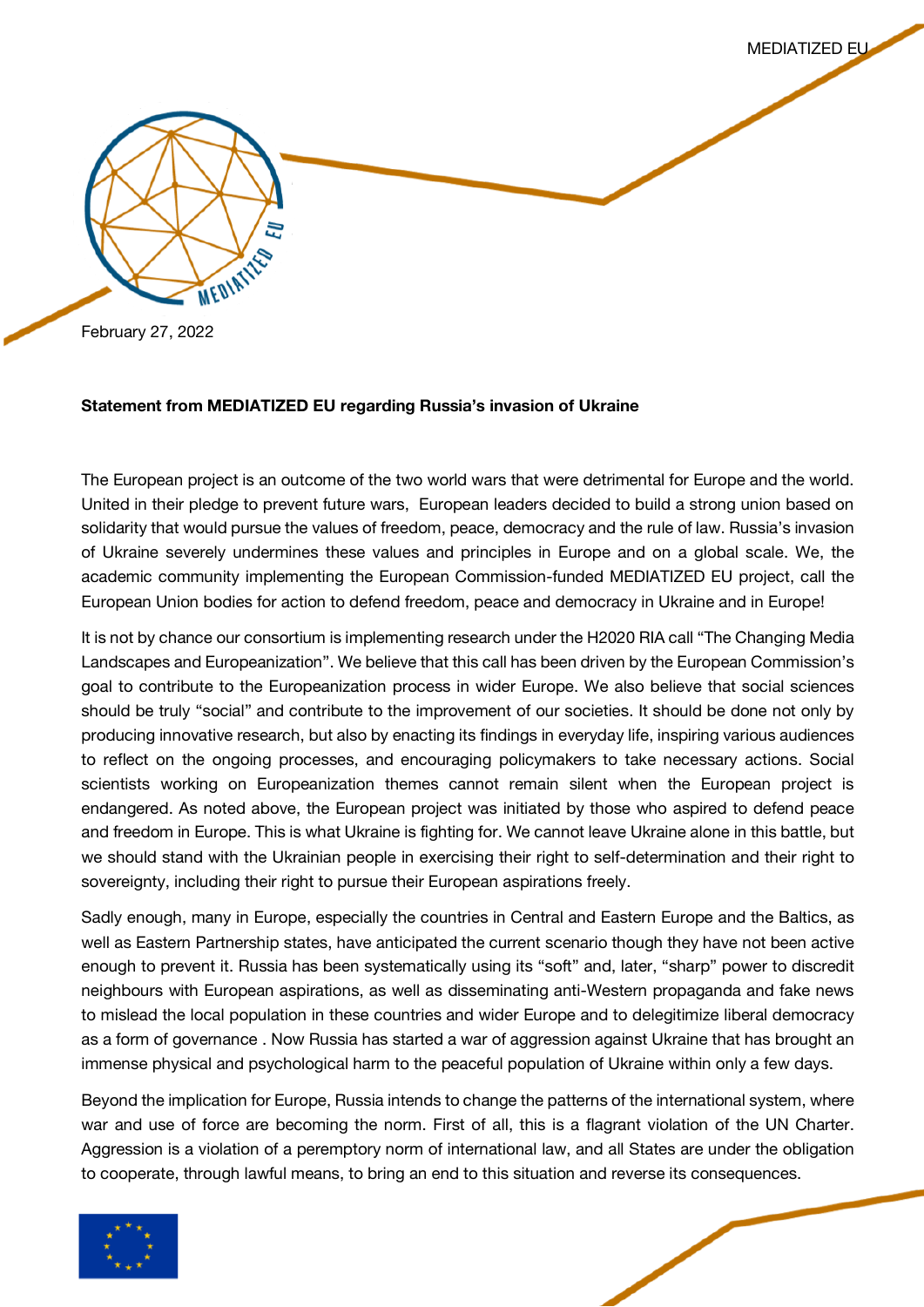

We cannot allow Russia to defeat Ukraine. We cannot allow States neighbouring Russia to live under constant pressure and fear of war and loss of sovereignty. In the  $21<sup>st</sup>$  century, we cannot allow an authoritarian regime to terrorize Europe because of its imperial claims. Today, Ukraine is not only defending its own sovereignty, it is defending a free Europe and it is defending the right of every nation, big or small, to exercise its basic right to self-determination. Hence all of us are Ukrainians today.

There are a few but meaningful measures the European Union governing bodies can immediately take:

- In order for the EU to truly enact the values it is based on, its governing bodies should take more decisive actions in restoring European security and contribute to the ceasefire and putting a stop to Russia's aggressive actions. The EU countries should be especially vocal and active in solving the current conflict, as they know Ukraine is being punished for its Euro-Atlantic aspirations.
- As economic sanctions against Russia are not expected to yield immediate results, additional measures must be adopted by the EU leaders to immediately prevent Russia's further military actions. EU leaders should take a joint stand against Russian President Putin and confirm their resolute will to support Ukraine.
- The EU leaders must deliver a clear message that the EU stands with Eastern European countries in the exercise of their right to self-determination, including having EU aspirations, beyond its public rhetoric and monetary support.
- Legal measures to prohibit incitement to hatred and violence via media should be used actively to limit the danger posed to human life, peace and public order by RT and other Russian state-funded media. Maximum support should be provided to measures to debunk fake news and to provide objectively verified information via various media channels.
- The EU's sanctions should not only target Russian high-ranking officials but also other influential groups, including businessmen and other powerful pro-government figures and institutions, who actively contribute to Russia's invasion of Ukraine. Sanctions should be multilateral and target key Russian security apparatus and other strategic sectors.

We call upon the EU to work intensively with other international organisations and other individual States to encourage them to adopt sanctions and other measures against Russia. The multilateral character of sanctions is a necessary element for them to be effective.

We also call upon the EU to denounce Russia's recognition of the breakaway territories of Donetsk and Luhansk and Russia's annexation of Crimea, which have no validity under international law, and constitute a grave breach of the territorial integrity and sovereignty of Ukraine. The EU must cooperate with the international community to restore the territorial integrity of Ukraine in an expeditious manner.

We call on the European Commission and the European Union to stand with Ukraine!

*Tetyana Lokot, Project Coordinator, Associate Professor, Faculty of Humanities and Social Sciences, Dublin City University, Ireland*

*Lilla Toth, fellow researcher, Corvinus University of Budapest, Hungary*

*Lia Tsuladze, Executive Director, Center for Social Sciences; Associate Professor of Sociology, Tbilisi State University, Georgia*

*Mariam Amashukeli, Research Fellow, Center for Social Sciences; PhD candidate at the faculty of Social and Political Sciences in the Tbilisi State University, Georgia*